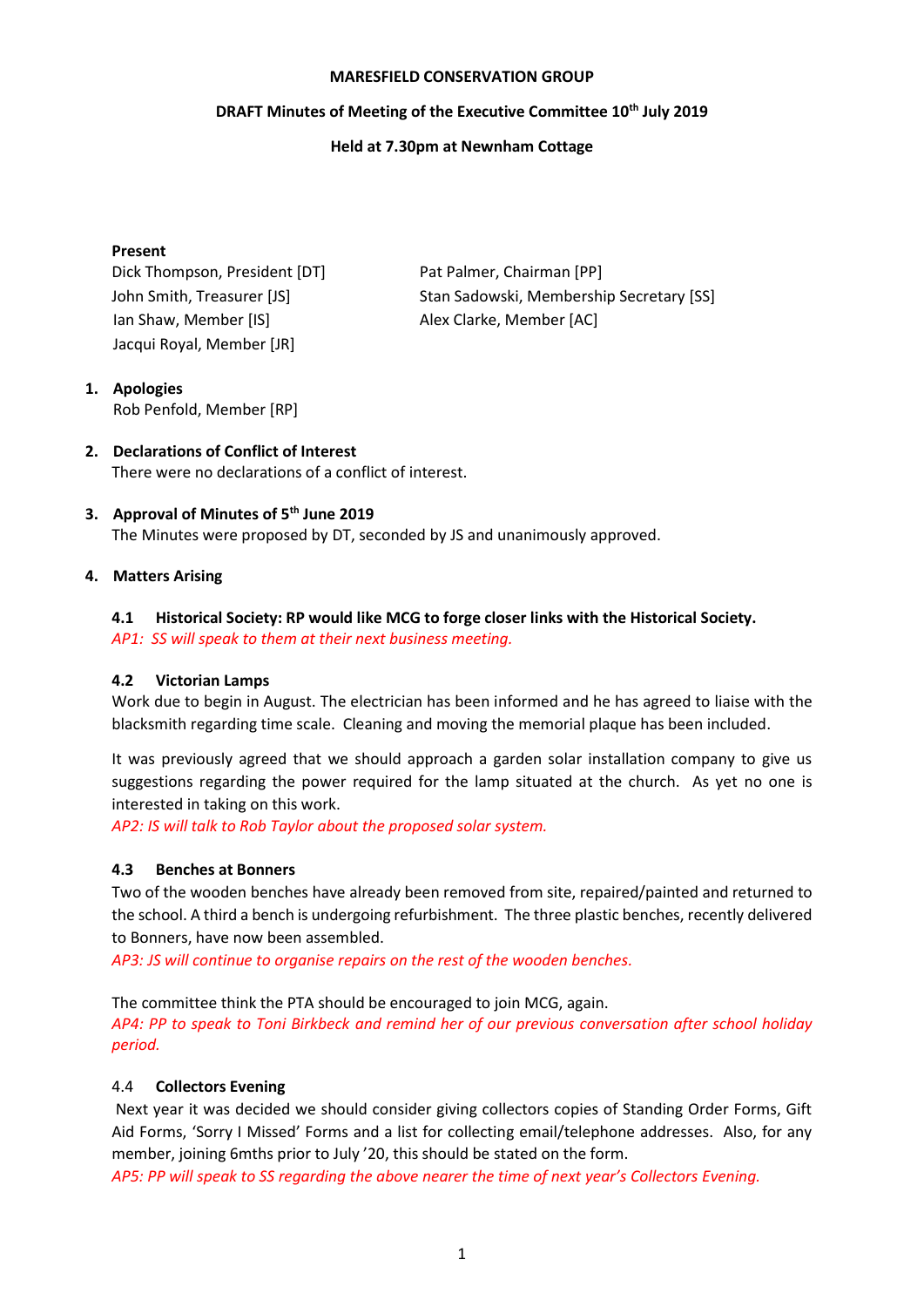## **5. Treasurer's Report**

JS reported that MCG have an existing account which pays some interest and some funds could be transferred into it. It was agreed that £6000 will be transferred.

*AP6: JS will find out if premium bonds have to be purchased by individuals or if they can be purchased by groups and charities and let AC know.*

*AP7: AC will look at the charity commission rules in regard to possible purchasing premium bonds as an investment and discuss this with RP.*

#### **6. Website and Membership Update**

SS reported that the website is still frequently visited. The spurious link was investigated and no action was necessary as it is not directly accessed from our site.

SS suggested that we could add a page to the MCG website to highlight the history of the village, perhaps "A walk around Maresfield". SS will research it and present to the committee at a later date.

*AP8: All members to look at the website and report back to SS with comments or suggestions.*

#### **7. AGM Review**

As a new member of the committee JR was asked her opinion of the AGM. JR thought the presentations were good but attendance was poor and the committee agreed. DT thought that in general the AGM was much improved by presentations and that the use of visual aids was very helpful. Info. Tech. being well used by SS.

The poor attendance being put down to warm weather and a lot of televised sport that evening. The wine and nibbles helped to keep people around talking after the close of meeting. A buffet may be considered for future AGMs.

JS suggested the AGM could be moved earlier in the year, perhaps April or May as this is the end of the financial year and that this may also improve attendance. The committee agreed and will look at amending the constitution to implement this.

## **8. Summer Supper**

Forty tickets have been sold to date. PP advised the cost of helpers to wash up was confirmed at £80 and JS informed us that this was the same as last year.

*AP9: IS will sort out the wine glasses.*

#### *AP10: IS /RP will organise the raffle and prizes.*

#### **9. Footpaths Group**

Thanks and congratulations were expressed by the committee for all that the footpaths group do.

## **10.Constitution**

The committee will review the MCG constitution over the next year and propose changes at the next AGM. Some areas for review are the number of executive committee members required and the date of the AGM.

*AP11: PP to arrange a date in October for a special meeting.*

#### **11.Update Charity Commission**

*AP12: RP to remove KO from the executive committee and add JR.*

## **11.AOB**

**Field End Verges** – Claire Goossens and Laura Stevens (PC) were contacted and these have now been cut.